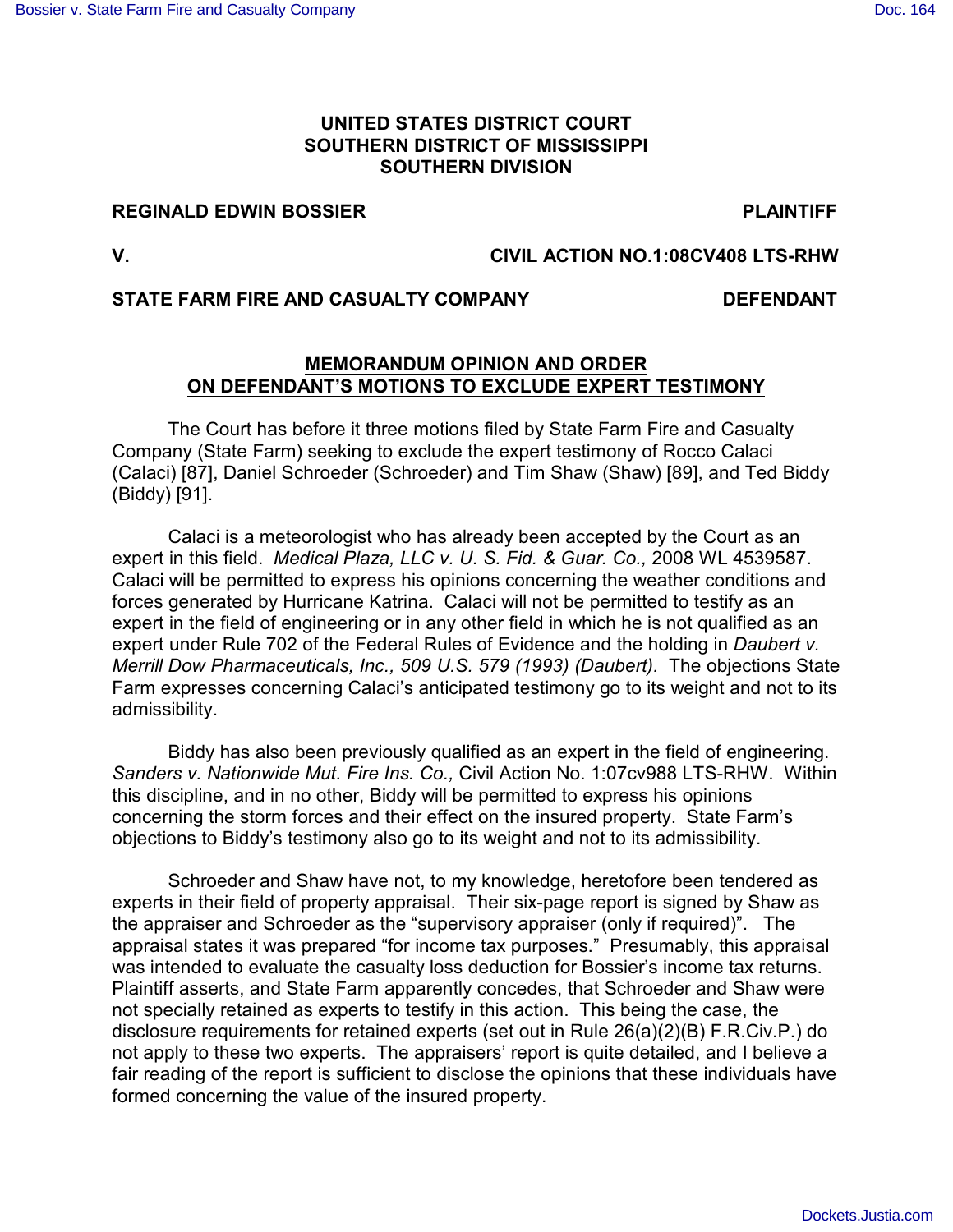The report reflects two estimates of the value of the insured property in its prestorm and in its post-storm condition, one based upon a "sales comparison analysis" and the other based upon a "cost approach." The "sales comparison analysis" uses the sale price of three comparable properties to reach a pre-storm market value estimate of \$831,000. Deducting storm damage of \$450,000 and debris removal expenses of \$125,000, the appraisers conclude that the post-storm market value of the property is \$256,000.

The "cost approach" estimates the "site value" (apparently the value of the plaintiff's lot) at \$300,000. Calculating the value of the structure and other improvements on a per-square foot basis, the appraisers estimate the replacement cost for the improvements on the property to be \$599,835. Depreciation of \$47,846 reduces the pre-storm estimated value of these improvements to \$551,848. The "'As-Is' Value of Site Improvements" is estimated at \$25,000, yielding a total pre-storm market value for the property (including the lot) of  $$876.848$  (\$300,000 + \$551,848 + \$25,000 =  $$876,848$ ) and a post-storm value of  $$325,000$  ( $$300,000 + $25,000 = $325,000$ ). The difference of \$551,848 appears to represent these appraisers' opinion of the pre-storm actual cash value (ACV) of the improvements destroyed in the storm.

State Farm objects to this appraisal on the grounds that it estimates market value, not ACV. State Farm asserts that the only relevant figure under its policy is ACV. The policy does indeed provide for compensation on an ACV basis (unless replacement cost coverage applies). ACV is generally calculated as the replacement cost of a structure less depreciation. Thus the "cost approach" is an attempt to estimate ACV, and the "sales comparison analysis" is a market value estimate. State Farm has offered no evidence that the "sales comparison analysis" is not a reliable estimate that the jury could take into consideration in deciding ACV. State Farm has offered no evidence that the market value of the insured dwelling does not approximate the building's ACV. State Farm argues that there could be no reasonable correlation, but it offers no evidence to support this argument.

State Farm has not shown that the appraisers' estimates are factually flawed or otherwise unreliable. Because the dwelling was destroyed during the storm, the appraisers could not appraise the property in a normal fashion. In light of the destruction of the building itself, the appraisers had to rely upon the photographs that were available and the plaintiff's description of his dwelling. Assuming that the appraisers were given accurate information concerning the quality of the residential construction and its recent renovation, it is reasonable for the appraisers to take this information into consideration in the absence of first hand knowledge. Of course, if it were shown that the appraisers were given false or inaccurate information, this would undermine the validity of their opinions. But State Farm has offered no evidence that the information the plaintiffs gave the appraisers was untruthful, inaccurate, or incomplete.